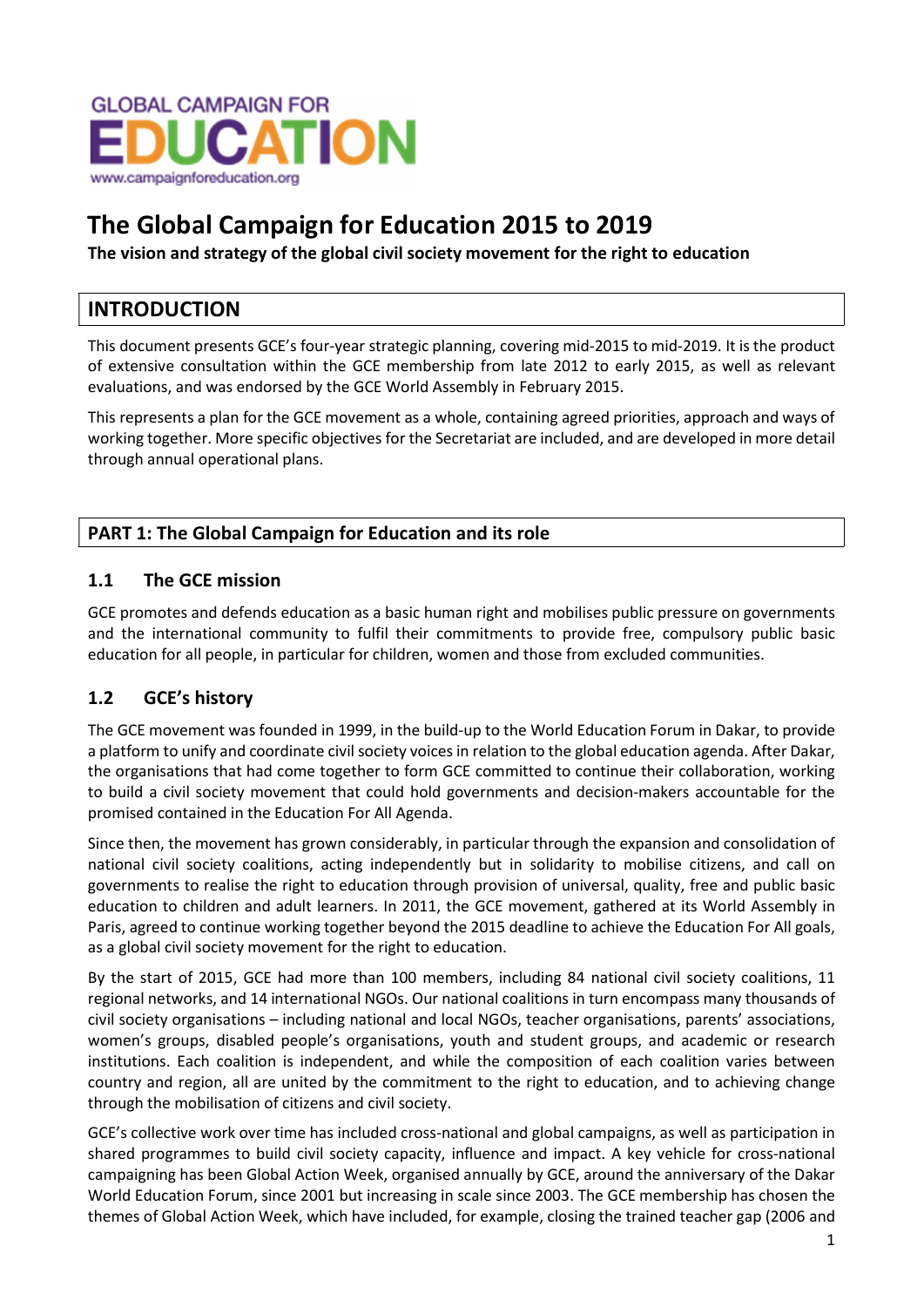2013), quality education (2008), youth and adult literacy (2009), girls' education (2011), early childhood education (2012) and inclusive education for children with disabilities (2014). Each year, millions of people across around 100 countries have taken part in Global Action Week activities, which range from public marches and rallies, to conferences and seminars, to cultural activities like street theatre and exhibitions, to school-based workshops and classes, to television and radio broadcasts, to high-level meetings and seminars. Global Action Week has brought in a range of partners, notably UNESCO and UN Secretaries General. GCE remains the world record holder for the World's Biggest Lesson, held during Global Action Week in 2008 with a total of 8.5 million participants, while 14 million people took part in "The Big Read" in 2009. In 2010, GCE organised the 1GOAL campaign around the World Cup, as an official NGO partner, and mobilised millions of people around the world to use the opportunity of the global sporting event to draw attention to the need to achieve the right to education for all.

At the same time, GCE has focused on building the strength of its national civil society coalition members to influence the direction of education policy and delivery in their countries, through building their reach, their skills in monitoring, research and policy analysis, and their capacity to engage with and influence policymakers. In particular, GCE has pursued this through developing and implementing the Real World Strategies (programme (2006-2010) and the Civil Society Education Fund (CSEF, 2009 to present). Through CSEF, GCE – working very closely with regional and INGO partners across Africa, Asia Pacific, Latin America and the Caribbean and the Middle East and with funding largely from the Global Partnership for Education – has provided funding, technical support and capacity-building, opportunities for learning and exchange and links to regional and global advocacy to 57 national coalitions in low- and lower-middle income countries.

Since its foundation, the GCE movement has helped advance progress towards the right to education through mobilising the power of citizen voices. We helped to shape reforms of the Global Partnership for Education (formerly Fast Track Initiative) as it became more of a genuine partnership, focused on supporting countryled strategies. We helped shape the post-2015 education goal and targets, bringing grassroots civil society voices and perspectives into the debate through our role in the Education For All steering committee. Global Action Week has helped raise the profile of crucial aspects of the right to education, nationally and globally, while RWS and CSEF have supported evidence-based civil society advocacy, all contributing to concrete national and local change. This change has included, for example, education budget increases in Zambia, new commitments to early childhood education in Bangladesh, tribal leaders' commitments to supporting girls' education in Yemen, improved policies on teacher deployment in Ghana, a 10-year gender policy in Colombia, new education financing commitments in Brazil, and improved adult literacy policy in the Solomon Islands.

This 2015-2019 strategy builds on the history, growth and successes of the GCE movement since 1999, as well as learning from its challenges, in setting our direction as a movement committed to ensuring that everyone realises their right to a quality education.

# 1.3 The GCE theory of change & GCE's role

GCE is driven by the conviction both that education is a universal human right, and that quality education for all is achievable. This means that everyone can and must have access to quality education, fully understood in all its aspects, as is their right.

As made clear by numerous human rights treaties signed by almost every State in the world, it is the responsibility of States to respect, protect and fulfil this right. A well-functioning, comprehensive public education system is therefore central to GCE's vision, and government action to implement this is a necessity.

#### What is needed to realise the right to education

In the 67 years since the right to education was recognised in the Universal Declaration of Human Rights, the 25 years since the Jomtien World Education Forum, and the 15 years since the agreement of the Dakar Framework for Action on Education For All and the Millennium Development Goals, there has been significant progress on realising the right to education for all. But the world is still a long way off that goal. GCE believes that these continuing gaps are, fundamentally, a political issue; the key factors that are necessary to ensure that governments make good on their commitment to ensure that every girl, boy, man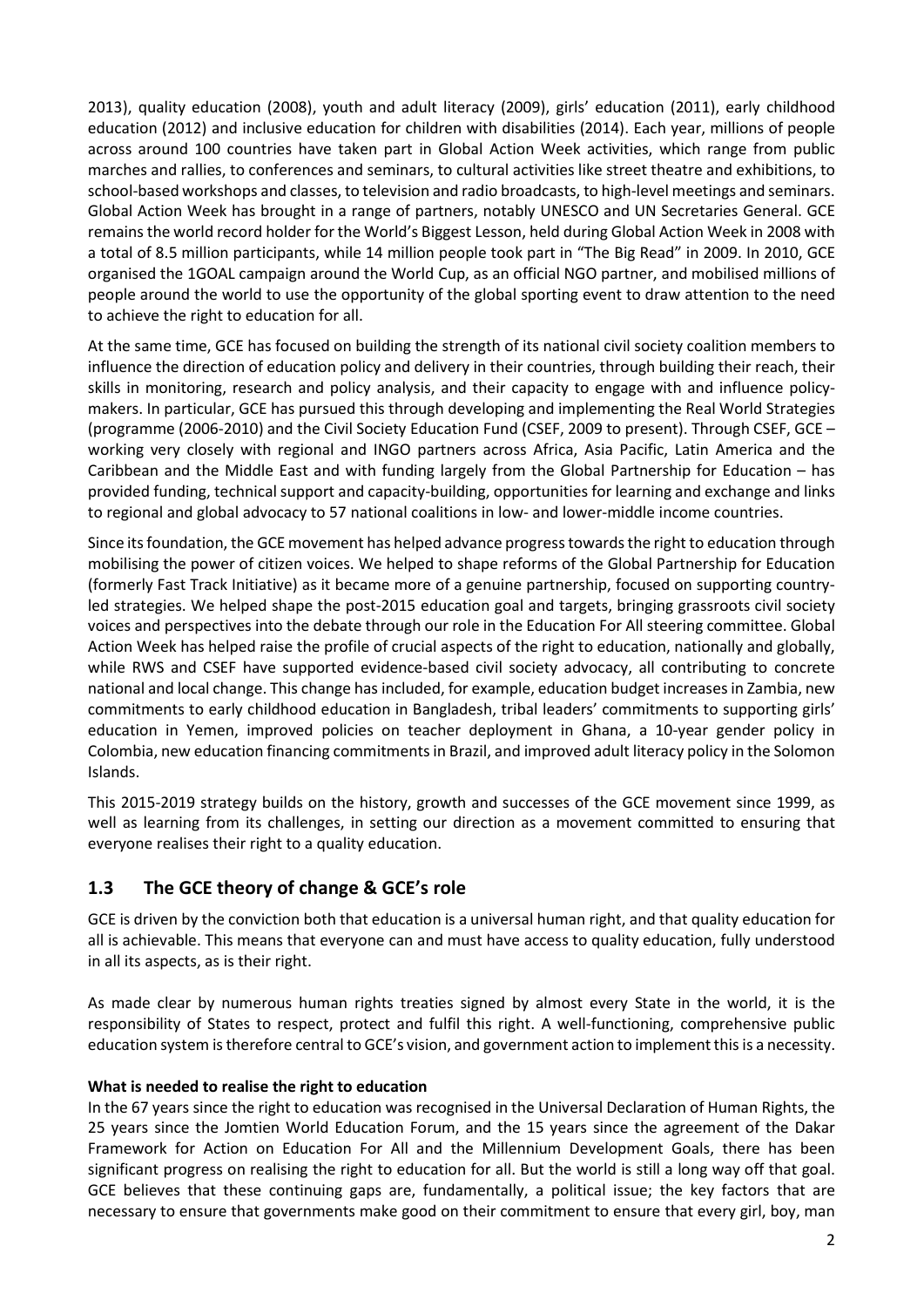and woman – including the most marginalised – has access to quality education are: governments (both north and south) and the international community as a whole having sufficient political will to focus on and invest in education, particularly where the gaps are greatest; and States being effective, accountable and responsive to the needs and priorities of their citizens. Undeniably, there are economic constraints also to realising the right to education; but with sufficient political will from both governments and donors, sufficient resources can be mobilised.

#### The crucial role of citizens

Achieving both of these outcomes – the political will to focus on education, and governments that are effective, accountable and responsive – requires the active and informed engagement of citizens with decision-makers. Citizen pressure focuses government attention; citizen engagement makes policy and programmes more responsive and relevant – and in particular can ensure that they target the most excluded and marginalised; and citizen oversight can help drive effective implementation and accountability. Citizen participation is crucial because it can bring about not just the political will to agree a policy, but the accountability to sustain that policy and implement it effectively. Citizen empowerment is a right and a good in itself, and leads to the education goals we seek. This speaks to a need to go beyond time-limited pressure to bring about a specific set of government actions, to ensuring an informed, active and sustained citizen engagement in the education sector.

#### Building organisation to ensure citizens' voices are heard

GCE believes that, for citizen participation and engagement to be effective as a driver of responsive and effective state action in the education sector, it must:

- be facilitated by effective and coordinated civil society organisations;
- involve diverse voices, prioritising affected populations including children, adolescents, young people, parents, adult learners and teachers, and including the most marginalised;
- bring together a large number and diverse range of civil society organisations, prioritising those at the grassroots, to speak in unison;
- be reinforced and amplified by being a part of a larger, cross-border movement.

The nature of citizen and civil society engagement that will be most effective in driving change, however, can vary between countries and within countries, over time and by issue. Dependent on the context, opportunities and nature of the debate, the most effective activity may range from widespread public mobilisation to expert engagement by representative civil society organisations, or some include some mixture of approaches.

#### Acting locally and globally

Education policy-making, financing and planning is generally decided at national level, and national governments remain the primary duty-bearer of the right to education, while delivery happens at local (school) level. Nevertheless, there is a strong interdependence between national decision-making and implementation, and global debates and policy frameworks. Global agreements – such as the EFA framework – can help to focus political attention, and often play a role in driving donor priorities in donor-dependent countries. They can also be a useful tool to drive national accountability and publicity that helps to prompt government action. For such agreements to have an impact on the ground, they must have a strong national constituency demanding their implementation and using them in this way.

#### The role of the Global Campaign for Education

This understanding of how change can and should be achieved in terms of realising the right to education – of how to win the necessary changes in public policy and financing and ensure that they are implemented and sustained effectively – explains the existence and structure of the GCE movement. The GCE movement aims to inform and mobilise citizens around the right to education through broad-based civil society coalitions operating at national level and reinforced by regional and global organisations and alliances. At the same time, GCE members come together as a movement of civil society organisations in a global platform based on shared values, priorities and goals, in order to influence global debates and agreements and intergovernmental organisations, including multilateral banks. GCE seeks to ensure that, by being part of a global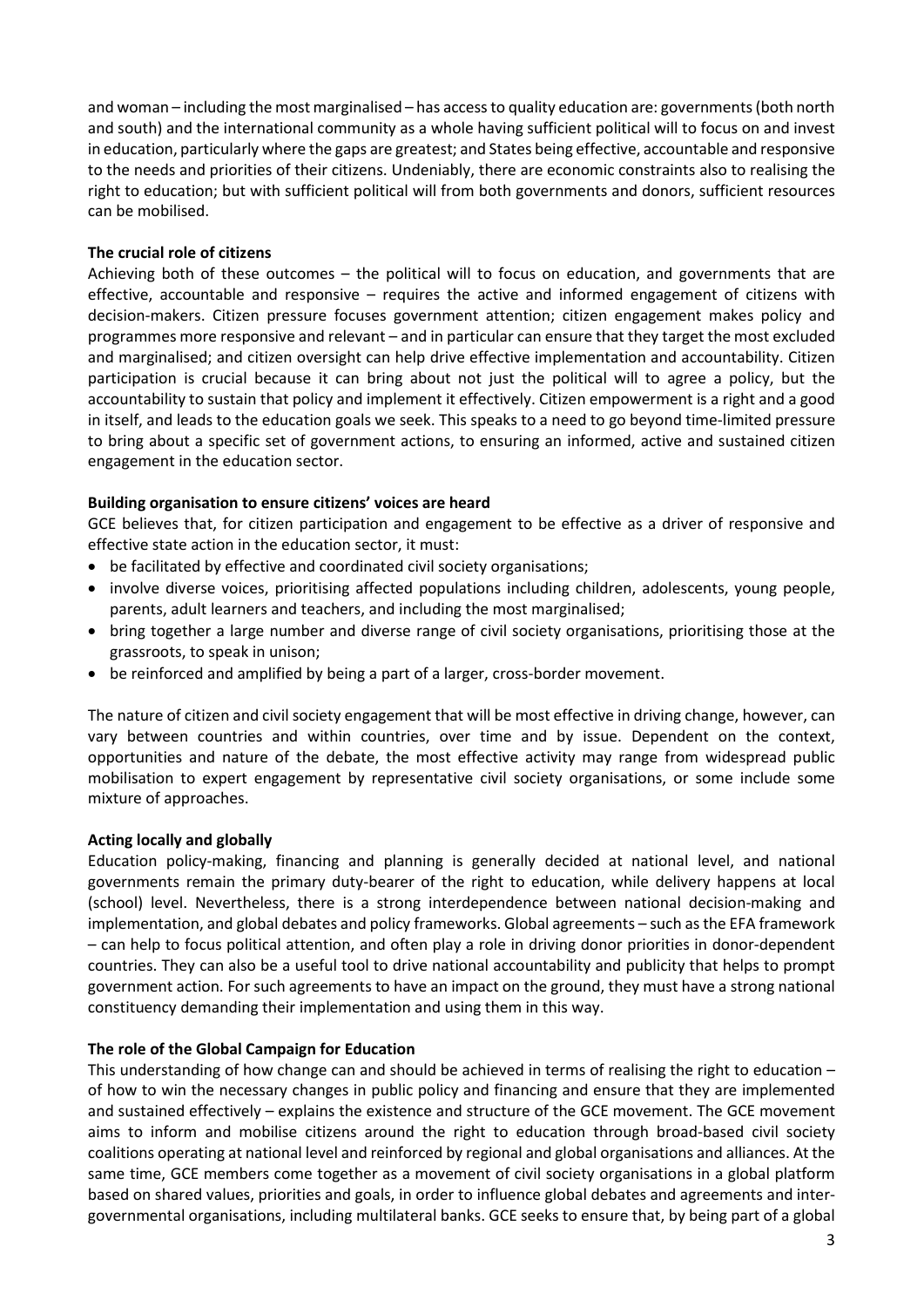movement, its members maximise their impact in their own political contexts.

GCE is unique in being a global movement of independent, nationally-led civil society coalitions (in more than 80 countries); regional networks and organisations; and international alliances and organisations – all committed to the right to education. Together, our members bring together many thousands of organisations – including NGOs, community organisations, teacher organisations, parents' associations, youth groups, women's organisations, associations of people with disabilities, and many more – and represent millions of individuals across the world. GCE's collective policy positions are directed, informed and approved by its membership. The approach of GCE and its members may range from mass campaigning with the public, to political engagement by civil society advocates; but in all cases it will be rooted in the perspectives and priorities of citizens at the grassroots.

# 1.4 GCE structure

GCE as a whole is a broad-based movement, encompassing a huge variety of civil society organisations active in the education sector. Recognising the importance and interaction of national, regional and global levels, our membership includes civil society organisations and networks at all these levels.

GCE is both a diverse movement in itself, and one that works to ensure that its members at national level are also broad-based. GCE's members at national level are all coalitions of civil society organisations, with the members of these national coalitions ranging in number from a dozen to more than 100. GCE is committed to supporting national member coalitions to themselves act as plural and representative structures. Moreover, a number of GCE's regional and international members are themselves alliances and federations, who collectively represent or work with millions of citizens around the world.

GCE as a movement recognises its own diversity, and this strategy acknowledges the different ways in which national, regional or international members, each operating in their own context as well as operating as a collective, will engage with and contribute to the work of GCE as a whole, in pursuit of our shared aims.

GCE's collective work as a movement encompasses collaboration and networking for shared learning and to strengthen impact at national and regional levels, as well as collective work at global level to influence international frameworks and debates.

GCE's governance structure is as set out in its constitution:

- The supreme governing authority of GCE is the **World Assembly** of all its members, voting on an equal basis.
- The World Assembly elects a **Board** to provide oversight and strategic direction to GCE, with Board members elected on a constituency basis, representing different regions, international organisations, international child and youth rights alliances, and the teaching profession. It also elects a President to act as the lead spokesperson and political representative of GCE.
- The GCE Secretariat is made up of staff, accountable to the Board, who are responsible for implementing the strategic vision of the World Assembly and facilitating the work of the movement.

# PART 2: The Global Campaign for Education's context & vision

# 2.1 The current context for GCE's work

At the time of GCE's founding in 1999, there was a strong consensus within the education community that education was to a large extent suffering from political neglect, and needed to be given greater priority by decision-makers. Within civil society, this perspective provided a large part of the momentum towards forming the Global Campaign for Education, with founding members seeing GCE as a means to strengthen their own voices and the profile of their various campaigns in favour of education rights. Governments, civil society – including teachers – and other stakeholders agreed in 2000 on the Dakar Framework For Action on Education For All, which set out a broad agreement on the nature of the challenge; that is, the need to secure lifelong education from early childhood (EFA goal 1), through universal primary education (goal 2), and skills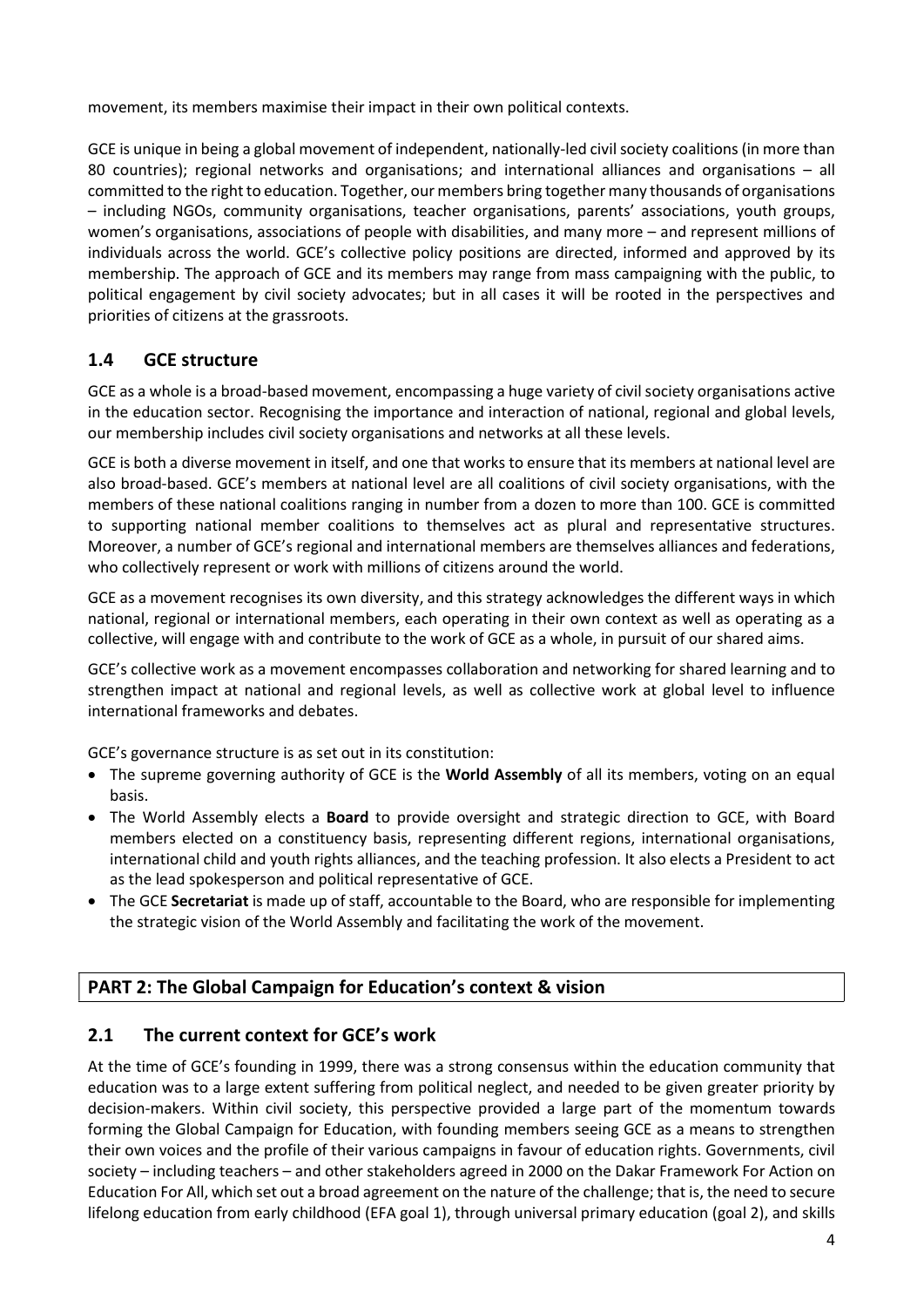and youth education (goal 3) to adult literacy (goal 4), ensuring that this education was equally available to girls and women (goal 5) and of good quality (goal 6). While the Millennium Development Goals narrowed this agenda to just universal primary education (often interpreted as enrolment) and gender parity, there was nevertheless a degree of consensus around the broader agenda. There was also a growing recognition of the role and importance of civil society in achieving education goals, reflected in the explicit statements about civil society participation included in the Dakar Framework.

Although there has been progress since then, this global agreement has not succeeded in making the right to education a genuine reality. The number of children who are not in primary and lower secondary school has fallen by more than 80 million (even as populations have risen), while the gap in enrolment between girls and boys has narrowed, particularly at primary level. However, there remains a long way to go: there are still 121 million children out of primary or lower-secondary school, and those who are excluded are disproportionately girls, children with disabilities, the poorest children and those who are most marginalised and excluded in society. Meanwhile, 758 million adults cannot read and write, and education systems in many countries are so poor that millions of children who are in school are not even learning the basics of reading and writing, let alone acquiring the richer set of skills, knowledge and values that make up a quality education.

The failure to solve these difficult challenges points, in part, to a continuing lack of the necessary political will and of adequate and well-used investment for the whole agenda. National frameworks, action and financing – from both governments and donors – have not always been commensurate with the promises made, or with the full scale and breadth of the challenge. Some elements of the global policy frameworks could themselves be seen as contributing to failures. The biggest progress has been on primary enrolment and gender parity at primary level, the focus of the two education-related MDGs; the concentration of policy and financing on the narrower MDG agenda can be seen as contributing to the comparative neglect of early childhood care and education, lifelong learning, adult literacy and – crucially – the quality of education. Moreover, there are some serious concerns – such as educational equity – that were not fully taken account of in any of the previous frameworks, and which have become more marked over the last 15 years.

In the face of these persistent challenges to realising the right to education and the education for all agenda in full, there are areas both of consensus and of difference – even if just difference in emphasis – within the education community. There is growing consensus, for example, on the role of civil society in policy debates in the education sector, a shift to which GCE has contributed. There are differences, however, in the framing and understanding of education that is emphasised in different contexts: education as a right in itself, an enabling right, and the means to achieve the "full development of the human personality", or education as a means to employability and economic growth. Other differences relate to approaches; for example, there is a difference in emphasis between improving quality through a focus on test scores as an accountability mechanism, or through proper investment in the inputs needed, such as quality teachers, learning environments, materials and curricula.

In this context, the GCE membership as a whole has identified various issues as crucial in framing the context for our work as a movement over the coming four years. They are not all discrete and separate issues; on the contrary, they are strongly interlinked. Three of the broader social and political trends that are particularly relevant to education relate to privatisation of public space; inequality; and conflict and disasters as a determinant of educational access and quality. In terms of the nature and outcomes of education, quality is clearly a paramount concern, and has lagged behind access as a focus of effective intervention. Nevertheless, the access problem is still not solved, in inequality, again, is a major driver of this. The major systemic issues that underlie some of these problems – or their solutions – are education systems and governance, the extent and nature of data-collection and information-sharing, education financing, and the space for civil society and citizen voices in the education sector.

The privatisation of public space, and more specifically the drive towards privatisation in and of education, is of key concern to the GCE movement. Non-state providers have long been a feature of education systems all around the world, with NGOs and religious organisations, for example, educating huge numbers of children, often without charging fees. In recent years, however, there has been a qualitative and quantitative shift in private provision and the engagement of the private sector in education. This has been marked by a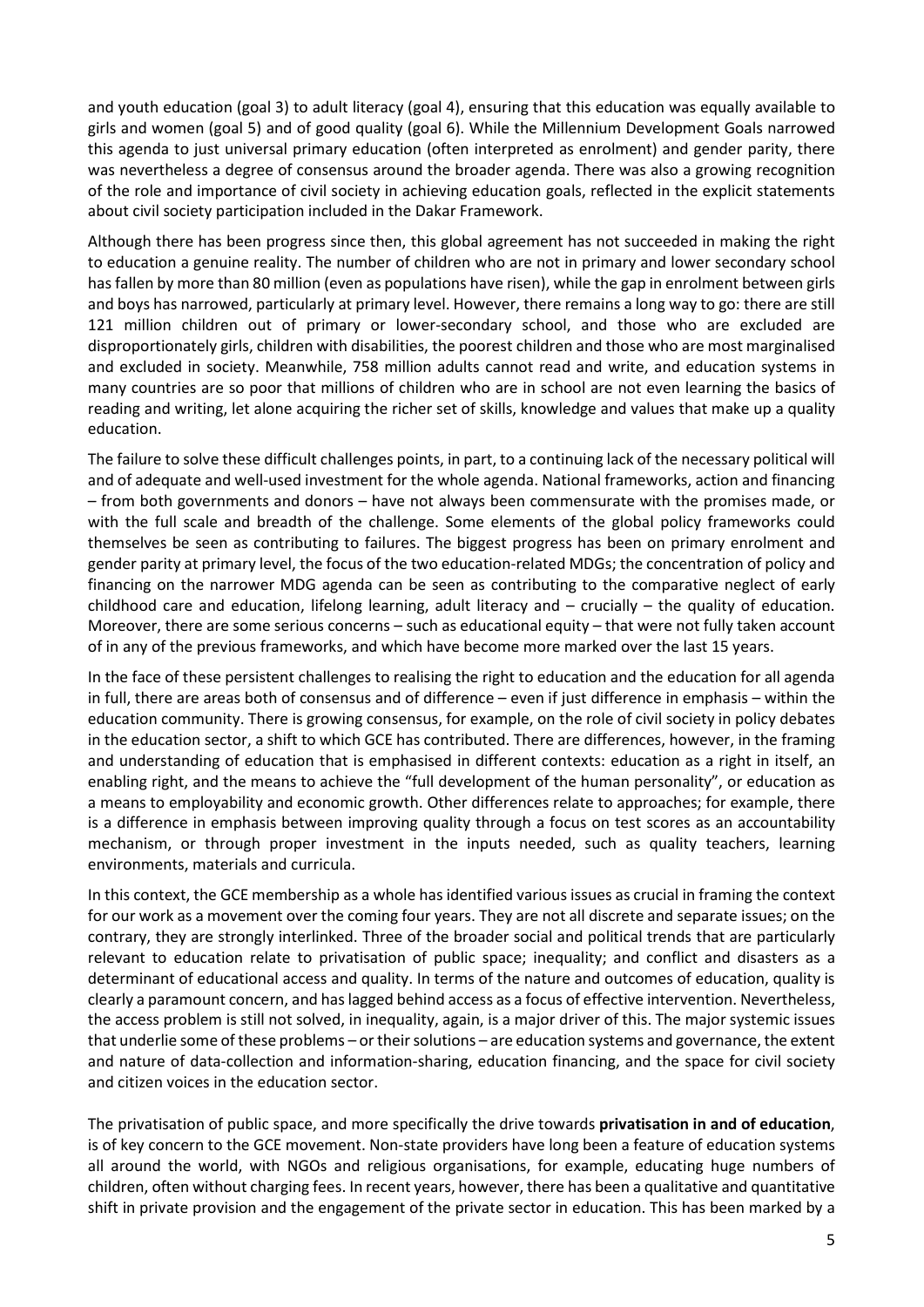growing view that the for-profit private sector can provide a route to quality education for all – including the poorest – and has also involved an expansion in the phenomenon of low-cost private schools, as well as a shift towards a pro-private orientation in the discourse of many donors and some governments. Such a shift links to weaknesses and gaps in public systems and perceptions of the state having a shrinking role in education, as well as to increasing corporate influence in the education sector. Despite good practice in some public systems (and clear evidence of the causes of problems in others), there are a number of private and governmental actors actively promoting greater privatisation in and of education. GCE does not oppose private schools, but is concerned that widespread privatisation of education, and in particular the growing influence of for-profit providers, is undermining access, equity, inclusion, education with a public purpose, and a rights-based understanding of education.

Any organisation focused on achievement of the right to education must take into account the fact and the implications of increasing inequality over recent decades. Recent research, including from the IMF, has demonstrated the massive social and economic impact of such inequality, including weaker democratic structures, social instability, economic underperformance and financial crashes. The links between education and inequality are multiple, critical and iterative. Broader social equality – in terms of gender, income, ethnic identity, disability etc. – have a huge impact on opportunities to access quality education: as access has expanded over the last 15 years these inequalities have, if anything, grown more marked: children in conflictaffected areas have considerably reduced access to education; an estimated one third of the children out of school have a disability; and poor rural girls are significantly less likely to complete education than wealthy, urban boys. Yet education itself can be a means to overcome these broader inequalities: equality in education has an equalising effect, promoting social mobility, creating equal opportunities and combating discrimination. This "virtuous circle" requires a sustained and substantive focus on ensuring that education itself is provided in an equal and equalising manner. Where this is not the case, massive disparities in educational access and quality will persist and in turn reinforce and exacerbate inequality of wealth, income and opportunity. In a context in which growing inequality should be a major focus of public policy, therefore, education should be prioritised as both and target and a tool of progressive public policy.

Conflict and disaster are increasingly significant determinant of educational outcomes. In many regions, conflict is escalating and the impact is felt through displacement of families and teachers; destruction of school facilities; disruption of government systems; and through brutal direct attacks on schools, learners and teachers. Moreover, some governments use the threat of insecurity to massively expand military budgets, including at the expense of education spending. Natural disasters – including climate change and disease epidemics – can have severe effects, in terms of destruction, disruption and displacement. Such disasters have a particularly catastrophic impact in countries with poor state systems, where the impact of environmental events or disease outbreaks can be deep and enduring. Many children become disabled as a result of conflict or natural disaster, which can jeopardise their access to quality education. Conflict-affected, fragile and disaster- and disease-affected states or regions need distinctive approaches and targeted financial support to ensure that education – which itself is a crucial contribution to peace-building, post-conflict reconstruction and resilience – is able to continue and/or resume during and after periods of conflict or disaster; that education budgets are not just protected but augmented; that schools, learners and teachers are protected from attack, from militarisation, and from insecurity; and that education systems are developed to build resilience to disaster and adapt to the consequences of conflict and disaster.

The GCE movement has long been deeply concerned about the poor quality of education in many countries, as evidenced by repeated GCE policy resolutions on this issue throughout its history. Despite clear commitments dating back at least to Jomtien in 1990, many governments have failed to put in place the financing and the policies necessary to create quality education – including a well-trained, professional teacher workforce, appropriate curricula and the necessary infrastructure and tools, and safe, secure and inclusive learning environments. A particular problem has been the failure to ensure sufficient, well-trained, motivated teachers, with clear structures for professional development and who are equitably deployed. These gaps explain the fact that today, over one hundred million children are in school without even learning to read and write, let alone acquiring the more complex set of skills, values and knowledge that are integral to a quality education, and that can lead to decent work, responsible citizenship, sustainable development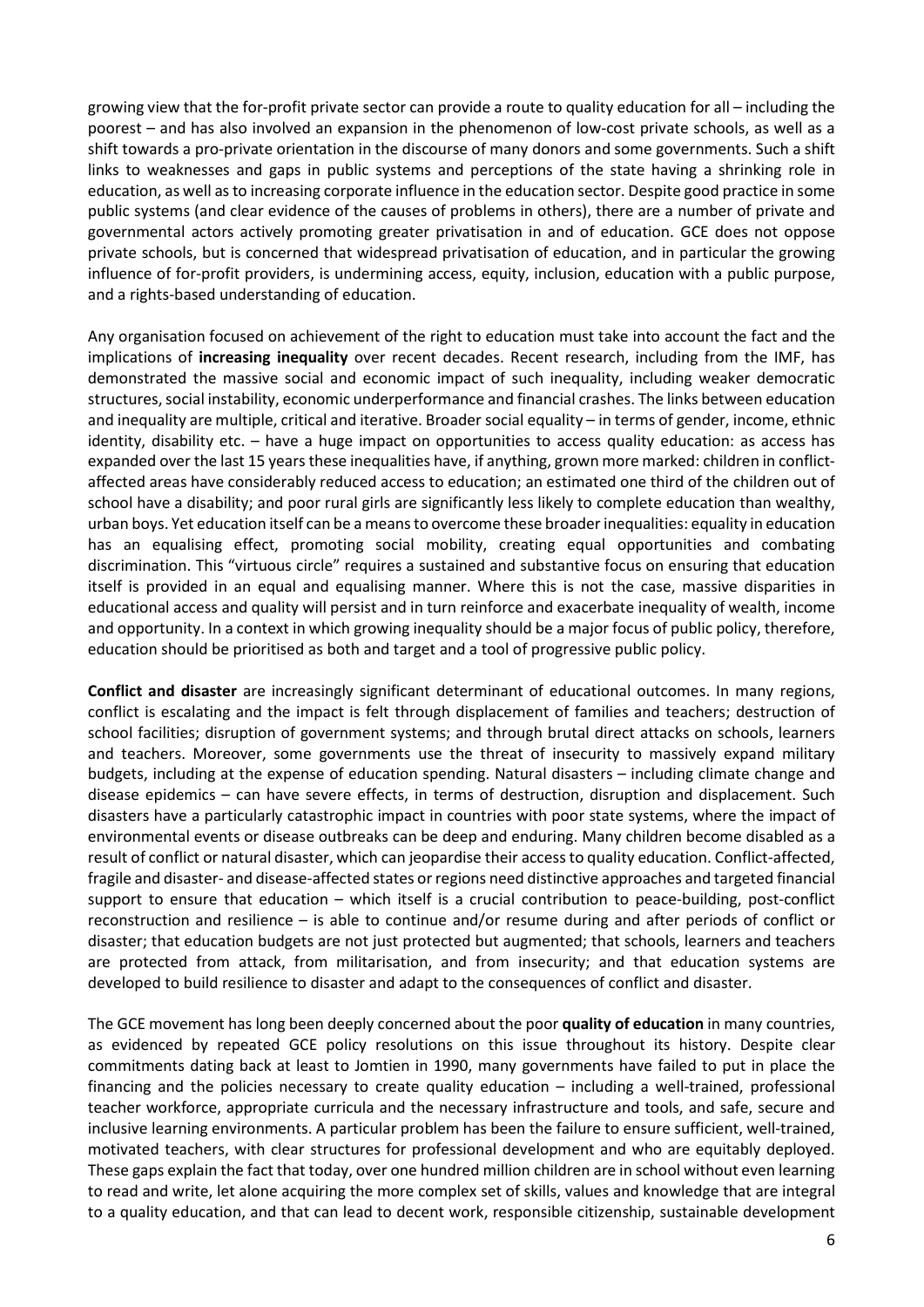and a culture of peace and human rights. These failings have in recent years given rise to much more discussion of education quality – but this has far too embraced a dangerously reductive concept of quality, focused narrowly on reading and writing outcomes, and even more narrowly on increased testing as the key intervention to improve quality. This can serve to distort both the outcomes it seeks to achieve, and the broader purpose of education. GCE understands education not just as preparing young people to pass tests, or to enter employment. Rather, quality education needs to be clearly defined in terms of an education that supports the development of all individuals – building critical and political skills, recognising diverse identities, goals and needs – as well as one that helps to build a more equal and just world. There also needs to be a practical focus on the interventions that will deliver such an education, including, crucially, effective and comprehensive training of professional teachers in pedagogy, classroom management, child rights and inclusion, as well as on other key inputs. This should also include stronger emphasis on addressing other socio-economic factors – such as poverty or nutrition – in a comprehensive way. Furthermore, there must be more attention on equity in quality: systems in which some learners have well-trained teachers, access to ICT, excellent learning materials and broad curricula, while others have none of those, contributes to unequal societies.

One of the key systemic issues behind poor quality education – and contributing to some extent to the privatising trend – is the existence in too many countries of weak public governance and systems in the education sector. This is in itself a new development; but public systems that are expected to provide quality education for all are in some cases showing the strain much more clearly than systems of 20 years ago that only provided for a minority. There is a significant disconnect between the formal role of states as the dutybearers of the right to education – the actors who have the obligation to respect, protect and fulfil the right to education – and their actual, practical willingness and capacity to meet that responsibility. Governments often make commitments, but lack the mechanisms to implement them. This can be an issue both of governance and of systems, ranging from lack of transparency, to poor management, to corruption. In many countries, the quality and capacity of decentralised systems is crucial but far from adequate.

Remedying these problems requires increased, better targeted and better managed financing of the right to education. Despite the commitments made in 2000, the global financing gap for education remains a scandal to be addressed. The annual gap for the achievement of the SDG4 targets for pre-primary, primary and secondary education is \$39bn. The last 15 years have seen a significant shift in the sources of education finance. Since the financial crash of 2008, donor development assistance has fallen; but in this time donor financing for education has fallen deeper and faster than aid to other sectors. But at the same time, many governments in the South have been expanding domestic financing for education, and the 2014 Replenishment Event of the Global Partnership for Education, for example, saw significant additional commitments being made, far outweighing the scale of donor commitments. Nevertheless, the scale of financing is still not adequate and many governments are limited by weak revenue bases, indicating the need for tax reform and progressive revenue-raising, as well as, in many countries, a need for continued and expanded donor funds. Moreover, it is not just the scale of financing that is the concern, but its use: too much education financing is still not being spent to maximise quality and equity, or in a transparent and responsive manner. In this context, the financing available for civil society engagement on education is also of concern; the international community has not sufficiently supported national civil society, although their participation and oversight is essential to ensuring investment is well-directed and effectively used.

The collection of and access to data and information in the education sector is a critical determinant of both policy focus and funding. At present, global development actors, including the UN and – in the education sector – the Global Partnership for Education (GPE), are greatly interested in the idea of a "data revolution". Yet at the same time, some governments still devote very little resource and attention to research, data collection or dissemination of information. As this changes, it is important for civil society to recognise that this is not simply a technical issue but a political issue: what is measured is what gets attention. Moreover, when it comes to high-stakes testing, for example, the act of emphasising certain metrics can have a hugely distorting effect not just on national policy and funding, but on classroom and school practice. This creates a need for civil society to engage with debates around data and measurements; to be calling for the development and use of indicators – on quality, on equity, etc. – that can help to inform and drive education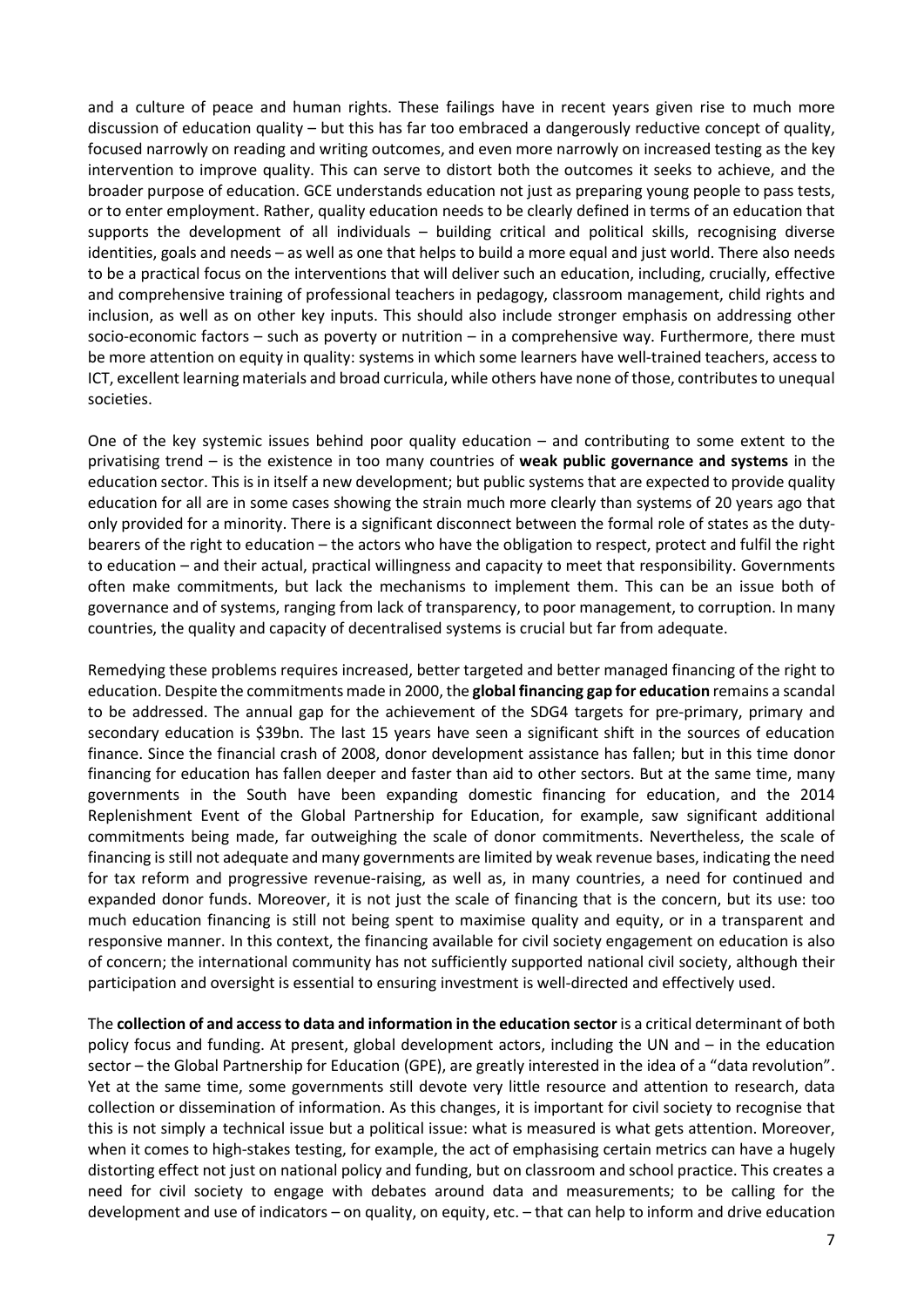policy towards achieving the right to education; to argue against the over-reliance on metrics that promote reductive understandings of complex educational issues (like quality); and to be active in citizen-led data collection and qualitative research, and dissemination of findings.

GCE and its individual members cannot operate and deliver on their mandate of making governments responsive and accountable without political space for civil society in the education sector. Civil society should be able to access not just decision-makers but decision-making at all levels. Yet in too many countries, such access is denied, particularly to national civil society organisations. In a number of countries, governments have taken more aggressive action to limit civil society activity, from restrictions on funding, 'political activity' or protest, to direct criminalisation of civil society activity. Civil society always needs to choose the space in which it operates, for example judging the effectiveness of intervention in 'invited spaces' as opposed to 'claimed spaces', weighing possibilities of greater access to decision-making against the potential to be neutralised through the illusion of influence. But where governments are going to the extent of repressing or criminalising civil society voices and activity, resistance supported by cross-national pressure can play a role in opening any space at all.

# 2.2 The vision and priorities of the GCE movement for 2015 to 2019:

The GCE movement has agreed the following vision to guide its work to mid-2019: GCE will influence governments to take the actions necessary to guarantee equitable quality education for all, on a lifelong basis, through effective and accountable provision of public education.

In relation this vision, and in light of the current context, the movement has identified six strategic focus areas:

#### 1. Quality education

GCE intends to contribute to an increased political and policy focus on quality education and the policies and resources that are necessary to create and sustain quality education. GCE will argue for a vision of quality education with rights and social justice are at its core, and that embraces process of education, teaching and learning along with outcomes. Our campaigns to achieve quality education will prioritise teacher issues at all levels, calling for investment in and policies to ensure well-trained, well-motivated professional teacher workforces. We will also campaign for curricula that are relevant to learners, that incorporate mother-tongue instruction and cross-cultural dialogue, and that contribute to the knowledge, understanding and promotion of human rights, sustainable development, peace-building and global citizenship; the creation of safe, supportive, flexible and inclusive learning environments and adequate materials; and the appropriate use of formative assessment to measure learners' progress and inform teaching and learning. This includes quality education from early childhood to adulthood.

#### 2. Equity, non-discrimination and inclusion in education and through education

GCE will work to expose and draw policy attention to inequity, discrimination and exclusion in education – both in terms of access and in terms of quality – and the links to broader social and economic inequality. We will draw attention to non-discriminatory and inclusive education as an integral part of the human right to education and raise awareness of inequity and exclusion broadly, not simply in relation to specific excluded groups. Our campaigning will embrace inequity on the basis of identity - gender, disability, ethnicity, etc.; on the basis of wealth or income; as a result of location, migrant status; or on other grounds, and we will call for governments to implement policies and programmes that actively target discrimination and promote inclusion. Our aim is to contribute to closing the massive disparities in education, ensuring that all learners are able to receive an education of good quality.

#### 3. Strong, public systems, leadership and governance in the education sector

GCE will advocate for the state to effectively and responsively take up its role as the primary duty-bearer in education. This will include a focus on highlighting the negative impacts of privatisation of education and particularly the diversion of public funds into profit-making private providers; on reinforcing and monitoring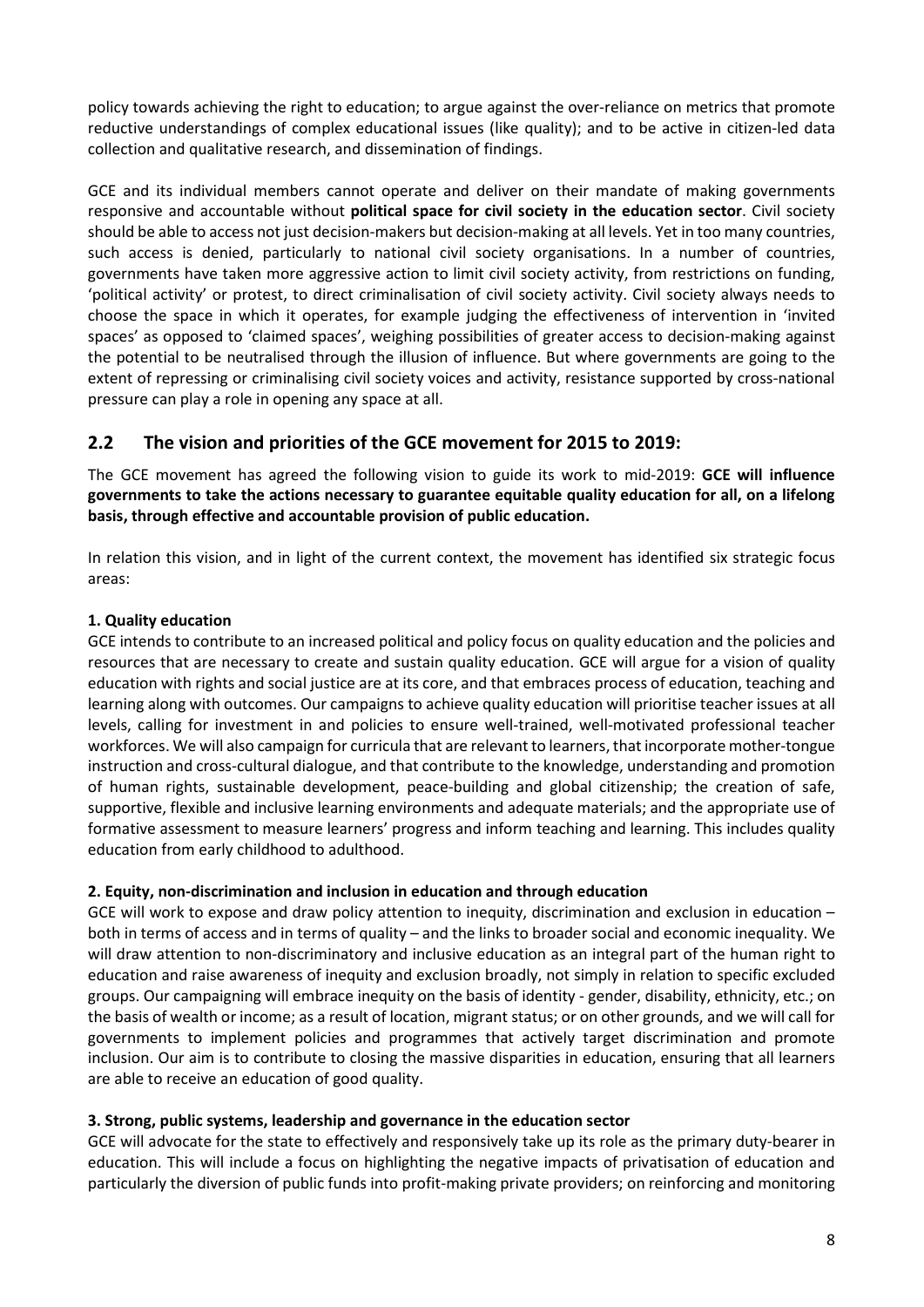state capacity and systems to implement commitments; on demonstrating best practices in strengthening public education; and on advocacy targeted at improving governance within the education sector.

#### 4. Financing for public education

GCE will continue its long-standing focus on financing for public education, calling for increased domestic financing for education, both as a result of allocating a minimum of 20% of budgets (and actual spending) to education, and through 6% of GDP being spent on education (seeking legislation to embed this where possible). We will connect with broader campaigns (e.g. Global Alliance for Tax Justice), promoting progressive expansion of the domestic revenue base, including through progressive taxation, particularly challenging tax avoidance by multinational corporations. We will call on donors to meet a target of devoting at least 10% of quality aid to basic education, using harmonised/aligned modes and prioritising countries with the greatest needs. We will hold both governments and donors accountable for the financing pledges they have made, including in the context of GPE replenishment, demystifying budgets and tracking spending down to school level, challenging misuse of resources (linking with others such as the International Budget Partnership). This will also include a focus on how sensitively, appropriately, transparently and effectively education spending is allocated, calling for progressive allocation to redress disadvantage, aid to strengthen public systems, and avoiding any investments entrench or exacerbate inequality.

#### 5. Transparency, accountability and the role of civil society in the education sector

Fundamental to GCE's vision of an effective education sector are the concepts of transparency, accountability and participation. We will work to demand greater transparency and accessible sharing of information by governments, including budget and spending data; this will include work to ensure that relevant and appropriate data is collected and shared, and that this is complemented by civil society research and tracking. At the same time, we will be seeking to make use of and expand the space for participation of civil society and citizens at all levels – particularly learners (children, youth and adult), parents, teachers and others affected – in debate, decision-making and evaluation of government performance, challenging excessive influence of donors and the private sectors in education policy and the marginalisation or criminalisation of civil society. This will involve building important alliances between, for example, civil society groups and teachers' unions, media organisations, government departments, parliamentarians and others, in order to increase responsiveness, accountability and transparency. GCE needs to support expanded funds for civil society activity in the education sector, and support members to increase the capacity of their members to gather and share information.

#### 6. Education in contexts of conflict or disaster

GCE will seek to expand its focus on education in contexts of conflict or disaster, drawing attention to the need to invest in education in emergencies, to adapt to and mitigate the impact of conflict or disaster situations, to build resilience, to protect learners, teachers and schools from attack. Our work will also aim to ensure that interventions to secure education in emergency situations do not ignore or bypass the participation and voices of citizens: there needs to be greatly expanded space for the voice of civil society and in particular of learners and parents in conflict and disaster situations. We will work with appropriate allies and experts, linking GCE's civil society membership to relevant international actors as well as ensuring relationships with key domestic actors such as tribal, religious and community leaders.

# 2.3 Scope

GCE remains committed to the lifelong right to education, from early childhood to adulthood, and will maintain this throughout our work on this strategic plan. We have a constitutional commitment to 'basic' education, and interpret that, in this context, to include early childhood care and education, primary education, secondary education, adult literacy, and adult skills and vocational training. We remain committed to the broadest possible expansion of education.

In terms of geographical scope, GCE's historical focus has been largely on education in the 'global South' (Africa, Asia Pacific, Latin America & the Caribbean, the Middle East, etc.). GCE notes, however, that many of the key debates with which we will be engaging in the 2015-2019 period – including the role of the state,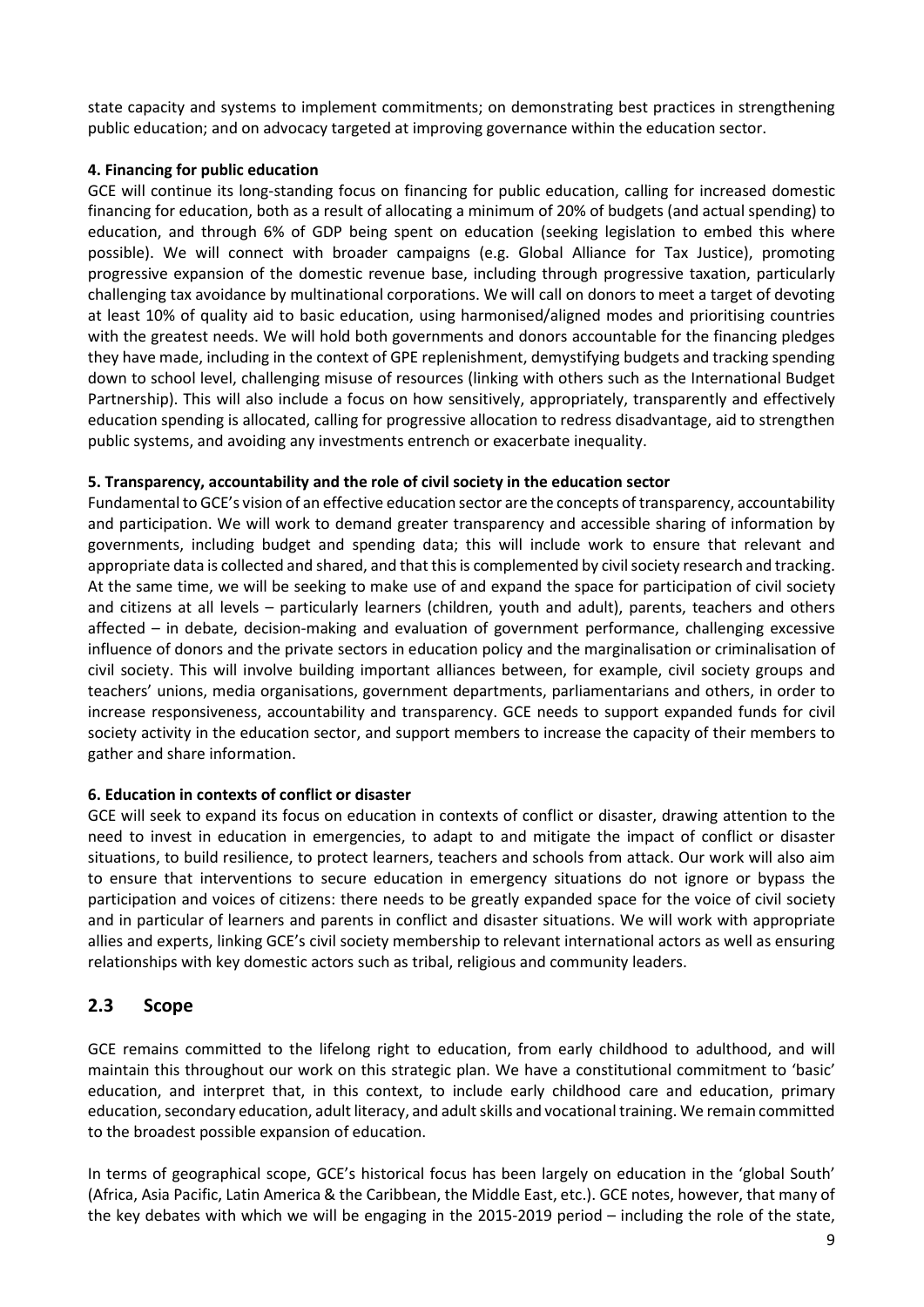issues of equity in education, approaches to guaranteeing quality – have resonance not just within these regions, but globally. GCE's members in Europe and North America are committed to exploring how to build a more truly global nature for GCE. While the extent of this will vary between countries, some will work on expanding their membership and their links to encompass domestic education issues, a number will continue and expand their work on development education in schools in their own countries, and all will continue the current advocacy focus on their governments as actors in education in the South.

# PART 3: Realising the vision: approach and activities

GCE's key approach to achieving this vision will involve strengthening itself as a vibrant, effective, democratic civil society movement.

# 3.1 How we will work as a movement to achieve this vision

GCE remains unique – not just in the education sector but in any sector – in the extent and nature of its membership, bringing together independent, nationally-led civil society coalitions from across the world with regional and global alliances and non-governmental organisations. The GCE movement will seek to reinforce and deepen this nature, as a priority building and maintaining the following characteristics:

- Diversity of voices within the membership as a whole, and within member coalitions, including learners, parents, teachers and those most excluded from education, and a democratic structure to ensure they are represented – valuing diversity in the context of collective and coordinated action;
- Strong links between national, regional and global levels, including linkages both ways between community realities and global policy debates and decisions;
- Solidarity among the membership, allowing for collective work and cross-border alliances;
- Collaboration and synergy between members working in the same locations or on the same issues;
- Extensive capacity and credibility on priority issues and on advocacy approaches;
- The ability to mobilise members at the grassroots, prioritising widespread citizen and civil society mobilisation in members' countries over deployment of high-profile individuals in global spaces;
- A culture of learning and exchange;
- Recognition of diversity in the contexts and capacities of members to take part in political dialogue, and taking action to address this; and
- Sufficient sustainable financing to guarantee independence.

In terms of how we will work together as a movement, this will involve the following actions:

- Establishing communities of practice on our focus issues, to support member learning, exchange and the development of expertise; these will be formed on the basis of interest, and seeking regional and language diversity;
- Regular sharing of information by members, through the Secretariat and through GCE-supported platforms, to build a shared knowledge base within our movement to support our individual and collective activity; GCE will manage communication flow in all its five official languages; and
- Building our membership to reach all education stakeholders, particularly those that may be currently under-represented in the membership at present.

Section 3.5 includes specific objectives for the GCE Secretariat that encompass support to these areas.

# 3.2 Collective work as a movement to achieve these objectives

#### Global Action Week for Education

Since 2003, the GCE movement has led a week of campaign action focused on aspects of the right to education and the Education For All goals, held each year in late April around the anniversary of the 2000 Dakar World Education Forum. Focusing on themes including girls' education (2003 and 2011), trained teachers for all (2006 and 2013), quality education (2008), adult literacy and lifelong learning (2009), and disability and inclusive education (2014), Global Action Week has proved to be an extremely important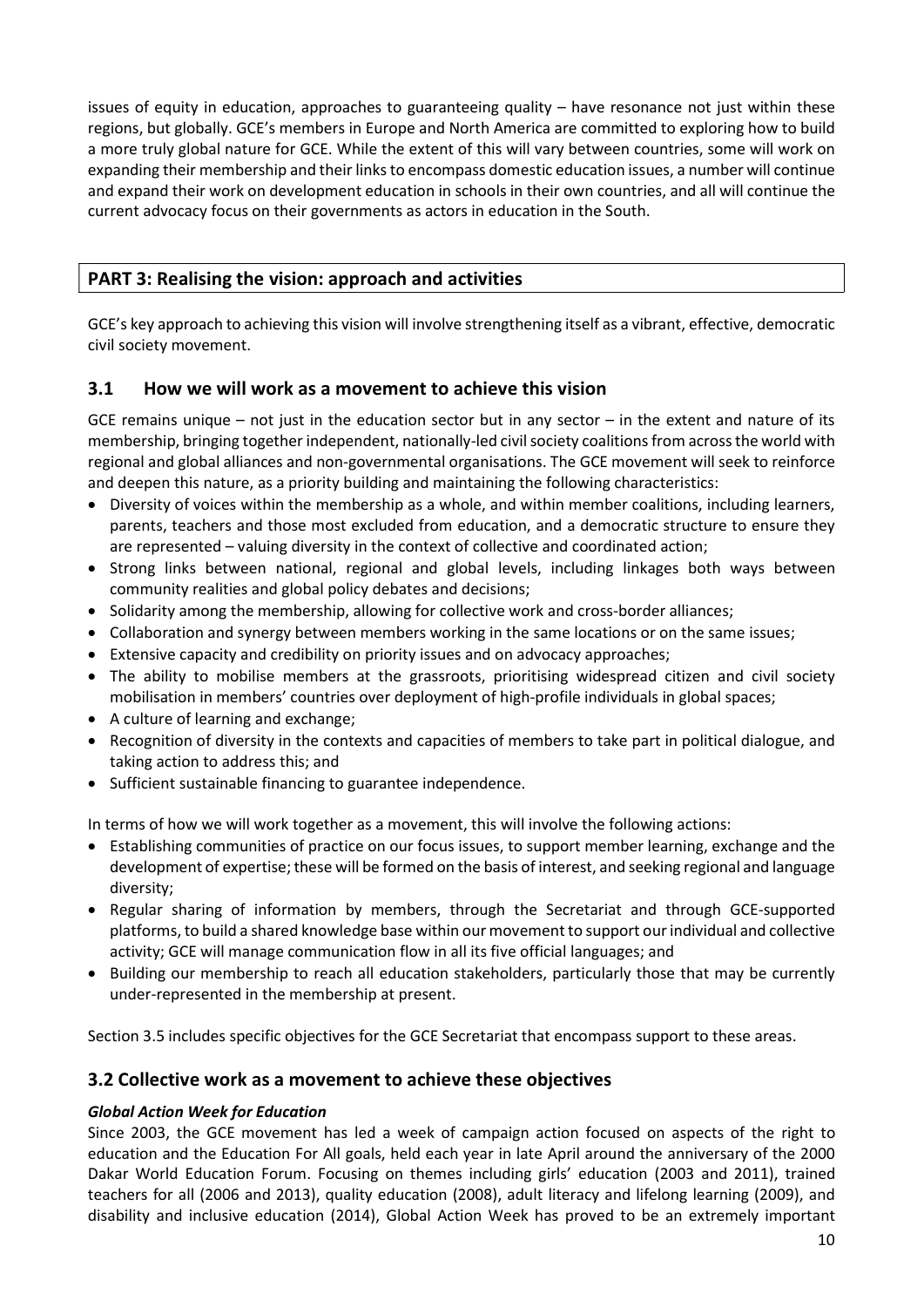vehicle for building the civil society movement for the right to education, for engaging policy-makers and the public, for shifting the debate on crucial education issues, and for achieving impact in terms of concrete changes at national level in education policy, practice and financing. The 2015 evaluation of Global Action Week highlights the aspects and examples of this impact.

Over the last 12 years, Global Action Week activities have been led by GCE members in around 100 countries, and have ranged from high-level forms, to school-based events around the country, to cultural events, to letter-writing campaigns, to mass public rallies. Many engage high-level politicians. Millions of people worldwide have taken part in individual Global Action Week mass actions such as the World's Biggest Lesson (2008) or 'Back to School' days for politicians (2006). While led by the GCE movement, Global Action Week has received crucial recognition and support from other allies, most notably UNESCO and the office of the United Nations Secretary-General, adding greatly to its profile and impact.

During this strategic plan period, the GCE movement will continue to organise a week of action on education, renamed as Global Action Week for Education. By acting in coordination during Global Action Week for Education – presenting policy-makers with specific demands and mobilising citizens all over the world to take part in national activities and a mass global action – the GCE movement and allies will help to drive national and global debates and action on key education issues. Global Action Week for Education will remain the key moment for citizen and civil society campaigning action on education, all around the world. The GCE movement's campaigning on the Global Action Week for Education issues will not, however, be limited to this one week, but will continue throughout the year, supported by briefings, updates and alerts to opportunities.

During this strategic plan period, the GCE movement will organise Global Action Week for Education under the overall theme "Free, quality, inclusive public education for all", which reflects our broad policy priorities for this period. Each year, Global Action Week for Education will focus on a different aspect of this theme (e.g. free and public education; financing; securing quality in education; equity and inclusion, etc.). The membership will vote in the previous year on the specific focus, from a shortlist proposed by the GCE Board; this gives the movement the opportunity to take advantage of opportunities, or respond to challenges, that may arise during this period. Some national coalitions might also choose to pursue a slightly different focus within the overall theme, given national contexts and priorities, and the materials will be sufficiently flexible for this. The dates will continue to mark the anniversary of the Dakar World Education Forum in late April, unless or until determined otherwise by an agreement of the membership

The GCE Secretariat will continue to coordinate a Global Action Week for Education working group each year, and to produce relevant campaign materials and resources (see part 3.5). The GCE Secretariat and Board will seek funds for dedicated staff to support this important global campaign action.

# Tracking the delivery of global commitments

Relating back to the founding purpose of GCE, the GCE movement affirms its collective commitment to track delivery of commitments made in global frameworks: this will include both the commitments in the post-2015 agenda, and the pledges made in the context of GPE replenishment. GCE will not seek to duplicate the work of comprehensive monitoring mechanisms such as the EFA Global Monitoring Report, but rather seek to fill specific gaps where independent civil society tracking will add value. This work will encompass both national work, and coordinated work by the movement as a whole, facilitated and supported by the Secretariat. It may include, for example, periodic global civil society reports on progress in implementing post-2015 frameworks or GPE pledges (depending on resources and capacity). Within the overall post-2015 framework, GCE's emphasis will be on the vision and the six focus issues identified above.

# 3.3 Engagement of GCE with other stakeholders

As the global civil society movement on education, GCE provides a crucial platform for coordinated engagement of its members with other actors and stakeholders in the education sector. This includes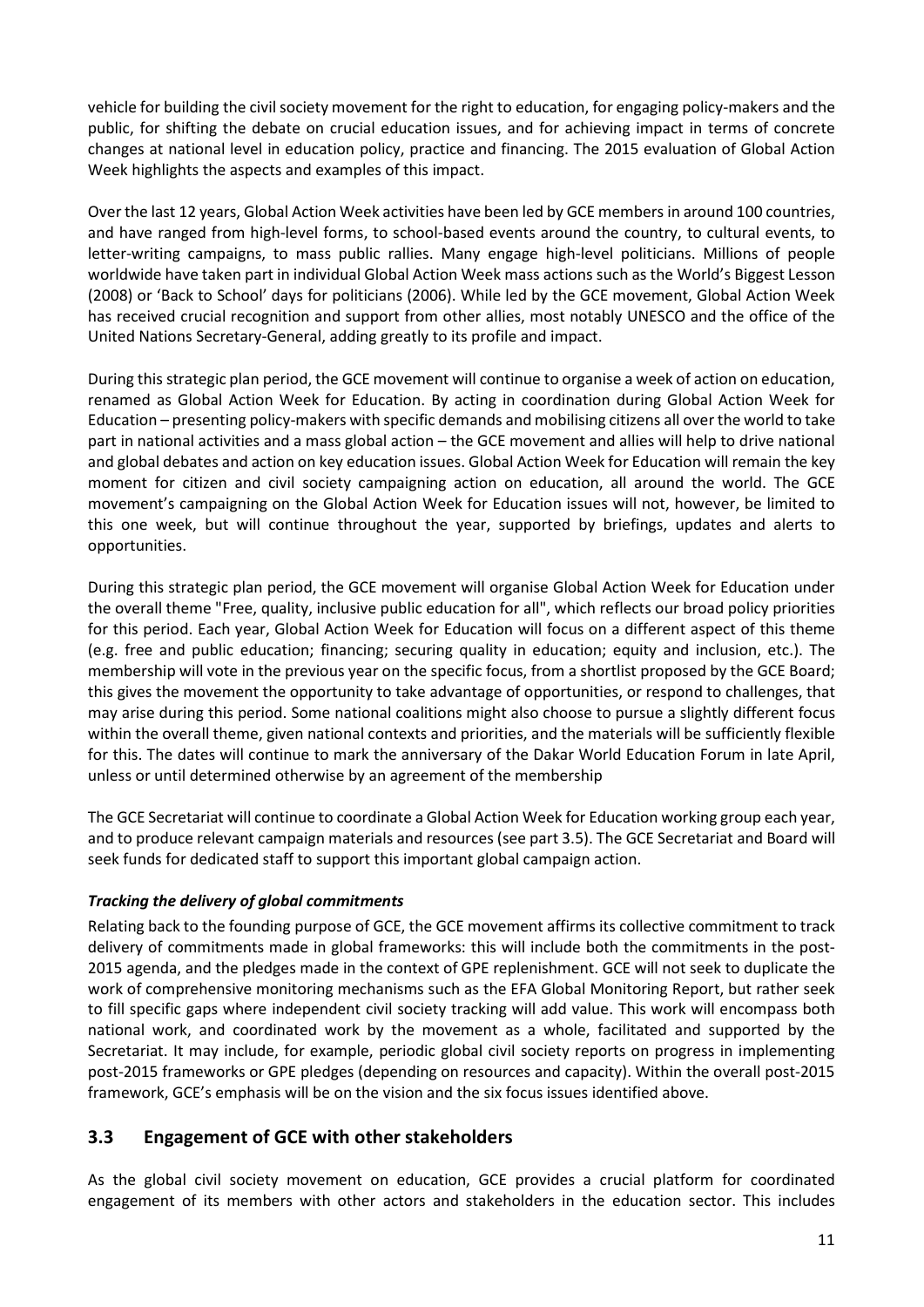intergovernmental bodies as well as other civil society movements and non-governmental organisations outside the education sector. Of course, many GCE members have their own direct relationships with key institutions (such as UNESCO), with ongoing and valuable engagements. But given that there is often limited space for civil society presence and voice in global policy spaces, GCE will, during this strategic plan period, provide a means for coordinated input to and feedback from key forums, institutions and processes.

During this period, this will include a mixture of:

- GCE representatives taking part in processes or forums with a commitment to consult with and inform the wider membership;
- GCE Secretariat facilitating processes for participation of elected or nominated civil society representatives in particular bodies;
- Individual members with access to particular spaces sharing information with and, where possible, seeking input from the broader GCE membership, facilitated by the Secretariat;
- GCE Secretariat supporting and coordinating member engagement in more open processes and forums, for example by alerting to consultation opportunities; seeking funding to support member participation; and coordinating preparatory planning discussions and follow-up discussions.

Noting that the international education architecture may change – including as a result of post-2015 agreements – the types of bodies with which GCE as a collective body will seek to engage are:

- Global multi-stakeholder governance structures in the education sector: space in such structures tends to be limited, and GCE will seek to hold a place to represent its membership and civil society. For example, GCE will seek to maintain a high-level representative on the SDG4/Education 2030 Steering Committee, who will share information and opportunities for input with the GCE membership and broader civil society constituency. (Note, at present this requires election to the UNESCO Coordinating Committee of EFA CCNGO.)
- Global funding partnerships for education: again, space tends to be limited, and GCE will support civil society seat-holders to act as effective and consultative representatives. For example, the GCE Secretariat will continue to facilitate the election of civil society representatives to the Board of the Global Partnership for Education, and will increase Secretariat support to these representatives, including by maintaining mailing lists and other mechanisms to share information with civil society organisations.
- Global monitoring initiatives: the GCE Secretariat will maintain a relationship with global mechanisms to monitor agreed education goals (for example, the Global Education Monitoring Report), and share news and opportunities for input with members.
- UNESCO and other UN agencies: GCE will retain formal relations with UNESCO, as well as informal connections around, for example, Global Action Week for Education. The Secretariat will alert members to opportunities for engagement.
- Relevant NGO campaigns or initiatives outside the GCE movement: where relevant and in line with GCE vision and policies, GCE will build relationships with other campaigns and initiatives, sharing information and updates on opportunities with members.

GCE will also seek to support and link to engagement with regional bodies, while noting that regional networks remain the lead partners in these relationships. Specific Secretariat activity to support these areas of work is described in section 3.5. All activities are dependent on available resources.

# 3.4 The contribution of GCE members

Outside the collective work that GCE carries out as a movement, national, regional and international members are committed to undertake their own work that contributes to the overall achievement of the objectives of the movement. Even while this work may be distinct in many ways, by sharing, exchanging, learning and linking, each member of GCE also contributes to and reinforces the work of others, and of the movement as a whole.

National member coalitions will: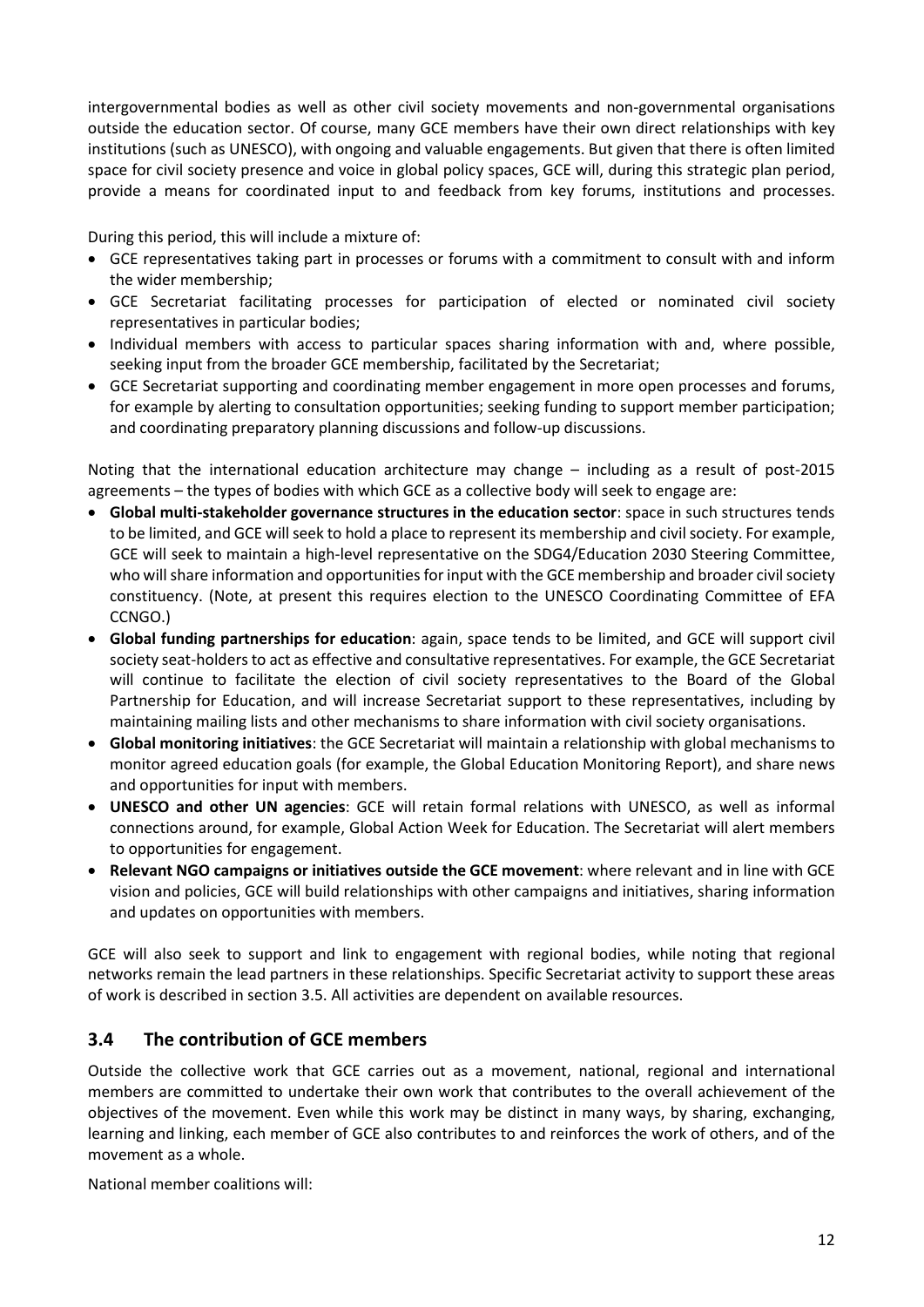- monitor their own governments' commitments and put pressure on them through advocacy and campaigns;
- consult and manage debates among their own members, and building public awareness;
- contribute to global discussions and debates, including by building and sharing a strong base of evidence relating to what is happening in their country; and
- build strong and representative coalitions at national level.

Regional member networks (outside their own organisational objectives) will:

- support members and/or affiliates, as relevant, to carry out national advocacy and campaigning;
- monitor regional debate and decision-making, sharing information throughout the GCE movement; and
- ensure that the voices and perspectives of their region are heard and represented in GCE's global advocacy, including by working with the GCE Secretariat to support the engagement of members or organisations in their region with global debate and policy processes.

International member networks and organisations (outside their own organisational objectives) will:

- provide support to national coalitions (funding, strategic advice, programme links, etc.);
- support and encourage national affiliates, chapters or members to link with GCE coalitions in their countries;
- provide technical support and inputs to the movement as a whole (policy analysis capacity, research evidence, expertise in specific areas, etc.);
- provide some access to global forums and debates for the movement;
- make financial contributions; and
- mobilise their own members, supporters and constituencies in support of shared GCE objectives.

# 3.5 Role and focus of the GCE Secretariat

The GCE Secretariat is accountable to the membership through the GCE Board. This section sets out the operational focus areas for the Secretariat, which are designed so that it can best support the movement to realise its vision and approach, and bring about change in the strategic focus areas according to GCE's theory of how that change will happen.

Specific activities will be determined on an annual basis and approved by the Board, dependent on the context and – importantly – the resources available. The work described here includes management and implementation of the Civil Society Education Fund (CSEF), which cuts across all focus areas.

#### 1. Strengthen the movement-based character of GCE by supporting networking, communication and learning between members.

The relevant activity areas will include:

- Management of GCE tools and platforms for communication, sharing and exchange, in all five GCE languages, including the website, discussion forum, blog, members' mails and GCE Network News.
- Support to GCE Communities of Practice, related to the strategic focus areas, to be facilitated by GCE members.
- Coordination of the sharing of learning, evidence and best practice, in particular in relation to CSEF.
- Support to deepen and strengthen the diversity and reach of the GCE membership, both at global level and within national coalitions.
- Organisation and preparation of the GCE World Assembly.

#### 2. Support effective and high-profile cross-national campaigns and advocacy on GCE strategic focus areas.

The relevant activity areas will include:

- Coordination of Global Action Week for Education on an annual basis, including coordination of the working group and production of materials.
- Support to ongoing advocacy through the year on the GEW theme.
- Where prioritised by members, coordinating advocacy towards or engagement with global targets (e.g. GPE) or collective advocacy to influence the global debate on a specific issue.